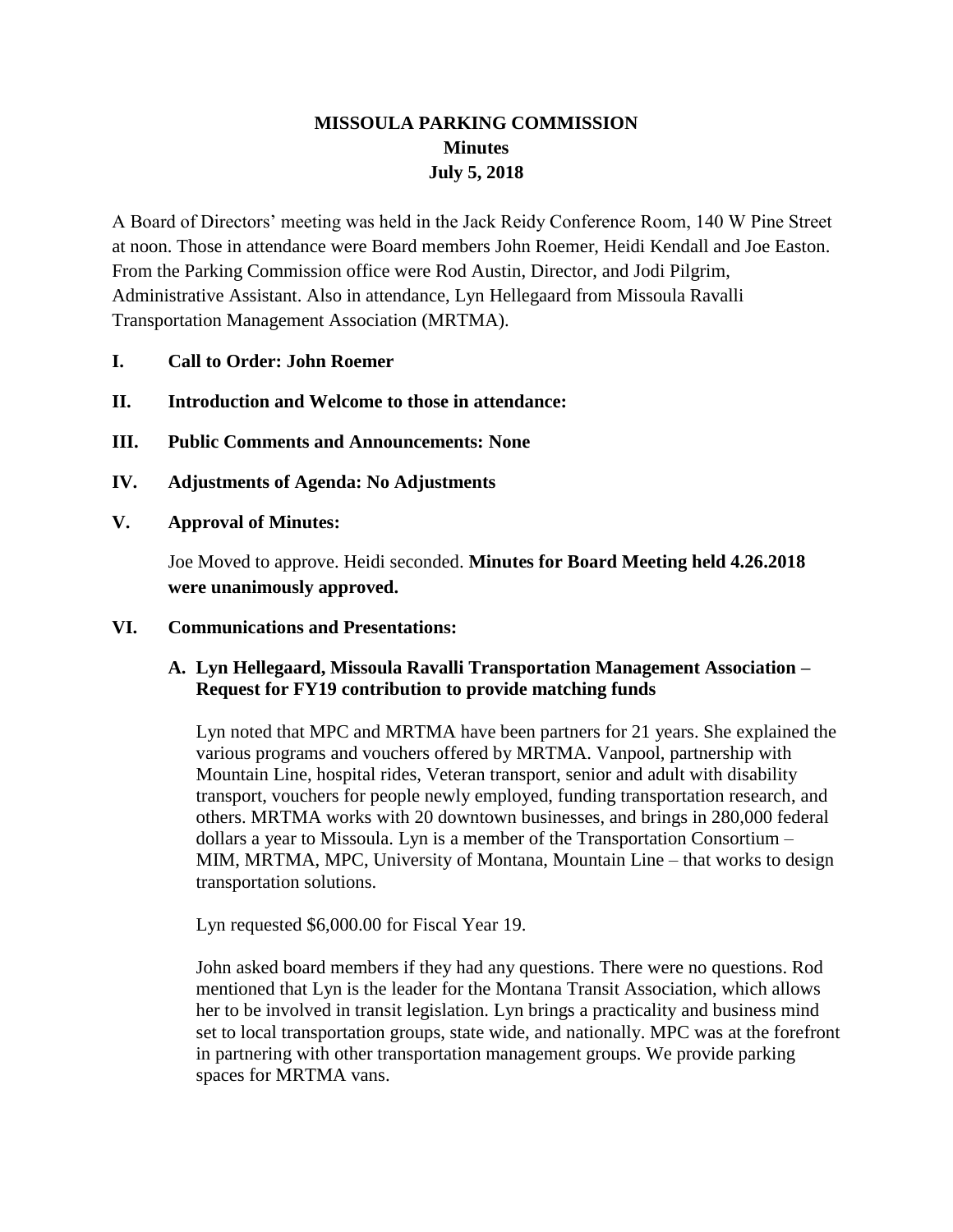#### **VII. Action Items:**

## **A. MRTMA Matching Funds Request for \$6,000**

John mentioned that the requested \$6,000.00 is already in the budget. Heidi motioned to approve. Joe seconded. Joe asked if there is any reason not to increase the amount of that budget item in the future. Rod said there is no reason other than it has not been requested. Joe suggested that we find a way to increase the amount in consideration of additional services. Rod said he would work on that. **Motion for \$6,000.00 to MRTMA was unanimously approved.** 

## **VIII. Director's Report:**

Rod provided an update on the new Clay Street lease area. LaVaseur residents will be pushing ward 1 council people to create a residential area around Clay St/Kiwanis Park. Rod believes it may be incorporated into the master plan.

Rod asked for questions regarding PARCs. He explained it is primarily Tiffany's project and that it is going more smoothly than expected. Lease holders are tickled to see working gate arms. There are some ingress and egress issues to work out when gate arms are up.

John asked when LPR (License Plate Recognition) will be up and running. Rod said by next week we'll be installing LPR on enforcement scooters. By end of next week, we'll be doing training. We have the new electric enforcement scooter. Rod explained that we've been collecting license plates for all lease holders. We will be doing away with the physical permits - no more hangtags as of July 31<sup>st</sup>.

# **IX. Financial Statement**

We do not have updated financials for May. As soon as we get them, they will be sent out to board members for review and discussion.

#### **X. Non-Action Items:**

#### A. New Business

1. Discuss Electric Vehicle charging program for MPC – currently, the charging stations we have in Park Place were funded by Northwestern Energy. The library called and would love for us to put in an on-street charging station on Main Street once the Library project is completed. This got Rod thinking about including evcharging stations in the update of the Downtown Master Plan. Joe asked how frequently the 2 spaces are being used. Rod explained the bill hasn't gone over \$40.00/month yet. Our short-term parking space is used a lot. The one in lease is